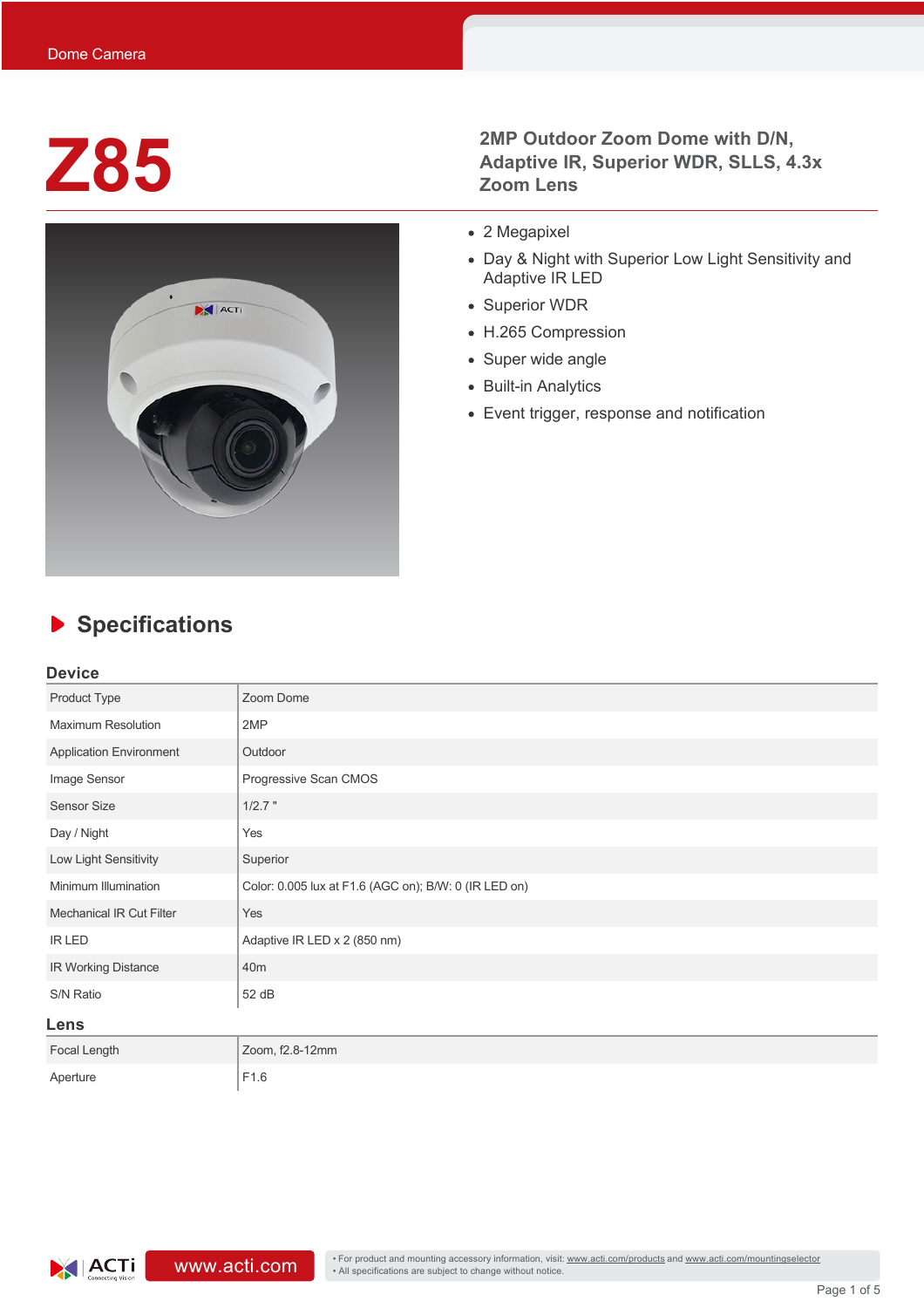#### Dome Camera

| Zoom Ratio                    | 4.3x optical                                  |
|-------------------------------|-----------------------------------------------|
| Zoom Application              | Camera Installation                           |
| Focus                         | Auto focus                                    |
| Horizontal Viewing Angle      | $102.1^\circ - 33^\circ$                      |
| <b>Vertical Viewing Angle</b> | $56^{\circ}$ - 18.7 $^{\circ}$                |
| Viewing Angle Adjustment      | Pan: 3°-360°, Tilt: 0°-70°, Rotation: 3°-360° |
| .                             |                                               |

#### **Video**

| Compression                          | H.265, H.264 (Baseline/ Main/ High profile), MJPEG                                                                            |  |  |  |
|--------------------------------------|-------------------------------------------------------------------------------------------------------------------------------|--|--|--|
| Maximum Frame Rate vs.<br>Resolution | 30 fps at 1920 x 1080 30 fps at 1280 x 720 30 fps at 720 x 576 30 fps at 704 x 288 30 fps at 640 x 360 30 fps at 352 x<br>288 |  |  |  |
| Multi-Streaming                      | Simultaneous dual streams                                                                                                     |  |  |  |
| Wide Dynamic Range                   | Superior WDR (120 dB)                                                                                                         |  |  |  |
| Image Enhancement                    | White Balance, Backlight compensation (BLC), Brightness, Contrast, Sharpness, Automatic gain control, Defogging               |  |  |  |
| <b>Digital Noise Reduction</b>       | $2D + 3D$ DNR                                                                                                                 |  |  |  |
| <b>Privacy Mask</b>                  | 4 configurable regions                                                                                                        |  |  |  |
| <b>Text Overlay</b>                  | Yes                                                                                                                           |  |  |  |
| <b>Built-in Analytics</b>            | Tampering Detection, Object Line Crossing Detection, Intrusion Detection (Forbidden Area Detection)                           |  |  |  |
| Image Orientation                    | Flip, Mirror, Rotation (Corridor mode)                                                                                        |  |  |  |

#### **Audio**

| Audio Type        | 1-way, Built-in Microphone |
|-------------------|----------------------------|
| Audio Compression | G.711                      |

#### **Network**

| <b>Network Protocol &amp; Service</b> | IPV4, TCP, UDP, DHCP, HTTP, HTTPS, DNS, DDNS, NTP, RTP, RTSP, RTCP, SMTP, FTP, IGMP, ICMP, ARP,<br>UPnP, SNMP, QoS, SSL |  |  |
|---------------------------------------|-------------------------------------------------------------------------------------------------------------------------|--|--|
| <b>Ethernet Port</b>                  | 1 x Ethernet (10/100 Base-T), RJ-45 connector                                                                           |  |  |
| Security                              | IP address filtering, HTTPS encryption, Password protected user level                                                   |  |  |
| Event                                 |                                                                                                                         |  |  |
| <b>Event Trigger</b>                  | Video motion detection, Sound detection, Intelligent event detection                                                    |  |  |
| Event Response                        | E-mail notification with snapshots, Upload snapshot to FTP server, Save video or snapshot to local storage              |  |  |
| Integration                           |                                                                                                                         |  |  |
| <b>ONVIF Compliant</b>                | Yes, Profile S, Profile G, Profile T                                                                                    |  |  |
| Web Browser                           | IE 11                                                                                                                   |  |  |
|                                       |                                                                                                                         |  |  |

#### **Interface**

| Local Storage    | MicroSD Memory Card Slot (card not included, up to 128GB) |
|------------------|-----------------------------------------------------------|
| Operating Button | Reset Button                                              |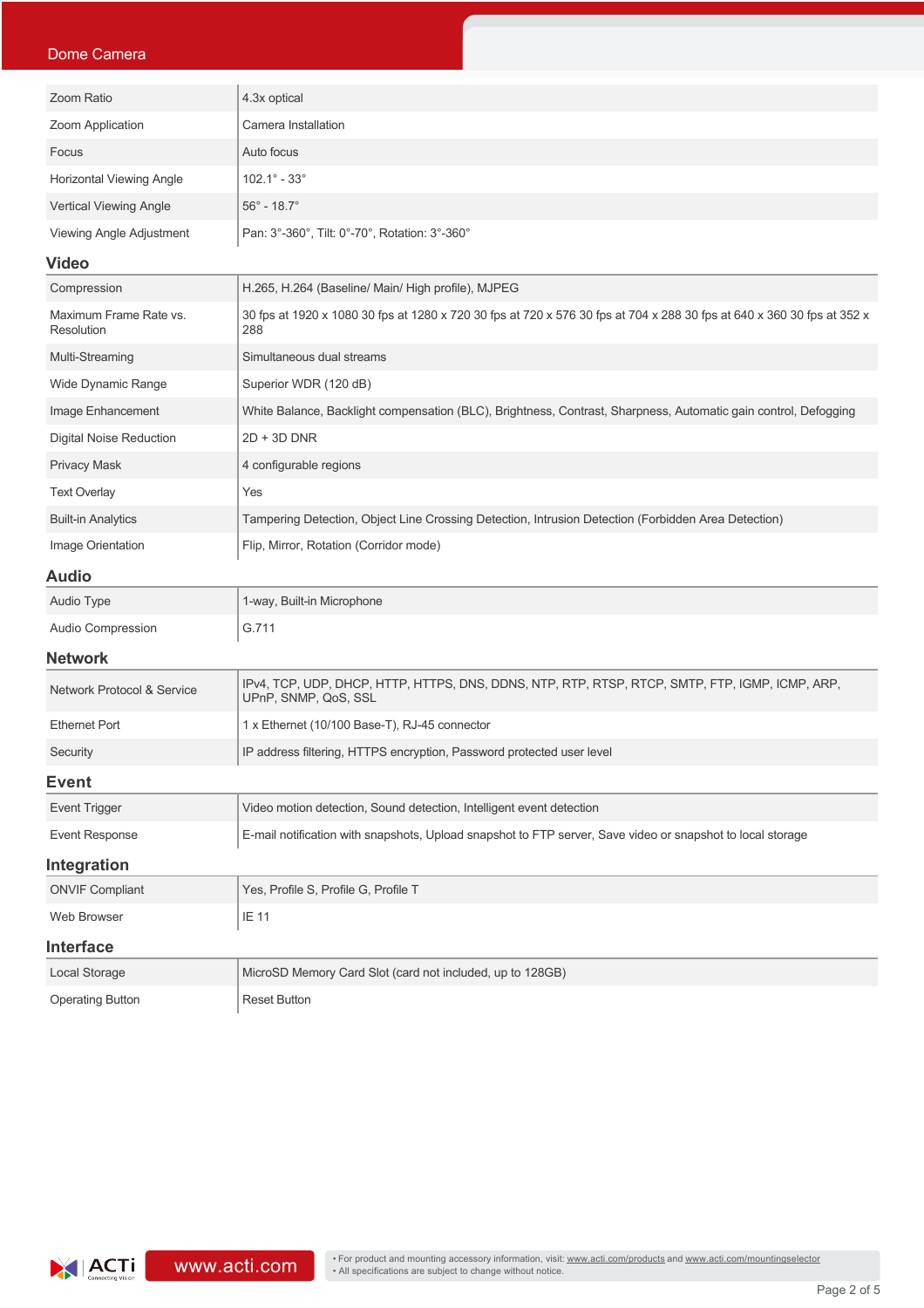#### **General**

| Power Source                 | DC 12V, PoE (IEEE802.3af)                                                           |  |  |
|------------------------------|-------------------------------------------------------------------------------------|--|--|
| <b>Power Consumption</b>     | 7.5 W (PoE)                                                                         |  |  |
| Weight                       | 785g (1.73lb)                                                                       |  |  |
| <b>Dimensions</b>            | $(\emptyset$ x H): 128mm x 100mm (5.0" x 3.9")                                      |  |  |
| <b>Environmental Casing</b>  | Weatherproof (IP68), Vandal proof metal casing (IK10)                               |  |  |
| <b>Operating Temperature</b> | $-30^{\circ}$ C ~ 60 $^{\circ}$ C (-22 $^{\circ}$ F ~ 140 $^{\circ}$ F)             |  |  |
| Approvals                    | CE Class B, FCC Class B, IP68, IK10 (metal casing)                                  |  |  |
| Real-time Clock (RTC)        | No                                                                                  |  |  |
| Warranty                     | 2 Year(s). For extended warranty offering, see http://www.acti.com/support/warranty |  |  |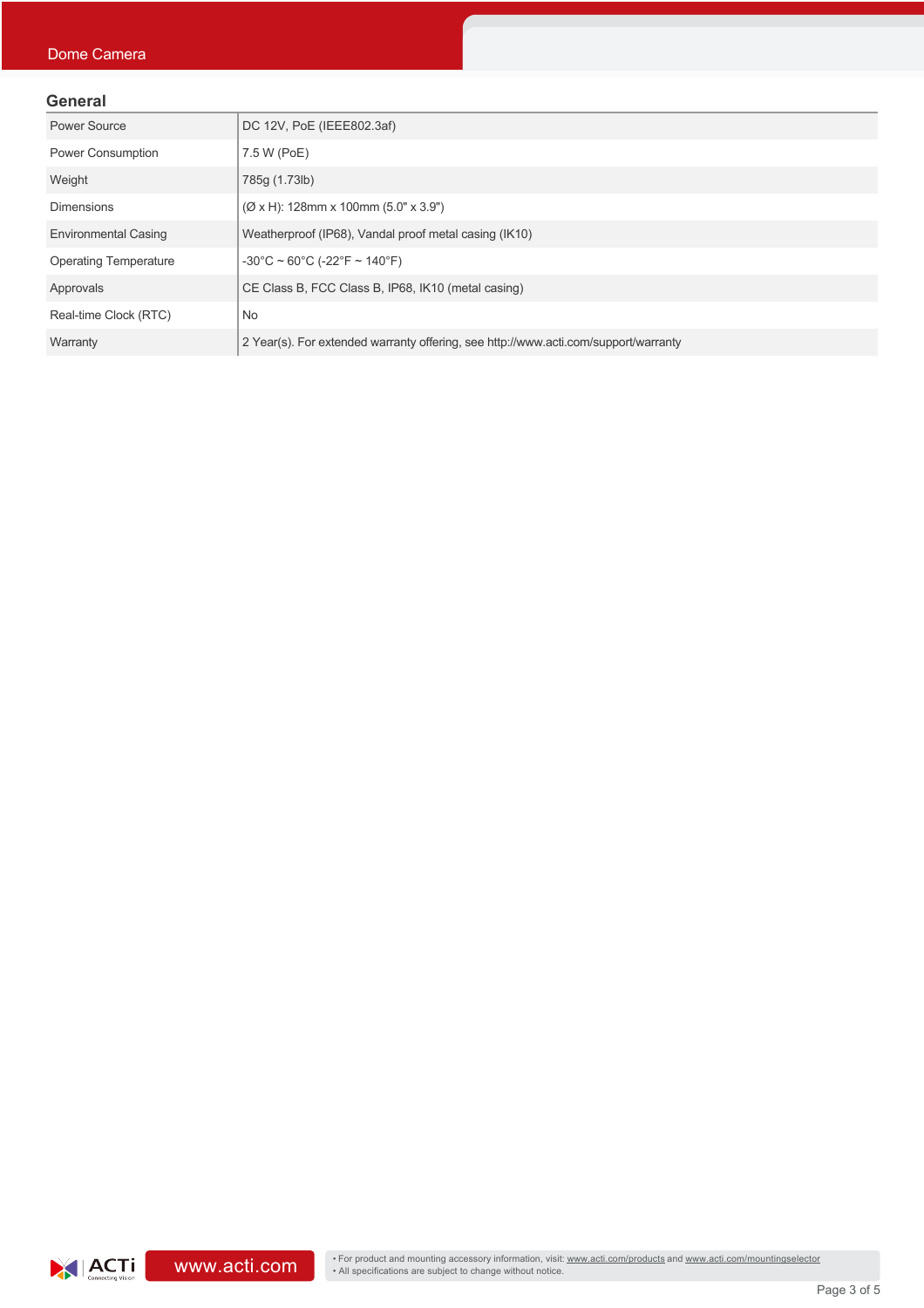# **Photo Indication 1** Built-in Microphone **2** Reset Button  $\overline{\mathbf{A}}$  Acti <sup>3</sup> Memory Card Slot 4 DC 12V Power Input **6** Ethernet Port

**Dimension Diagram**



Unit: mm [inch]

XIACTI

• For product and mounting accessory information, visit: www.acti.com/products and www.acti.com/mountingselector<br>• All specifications are subject to change without notice.